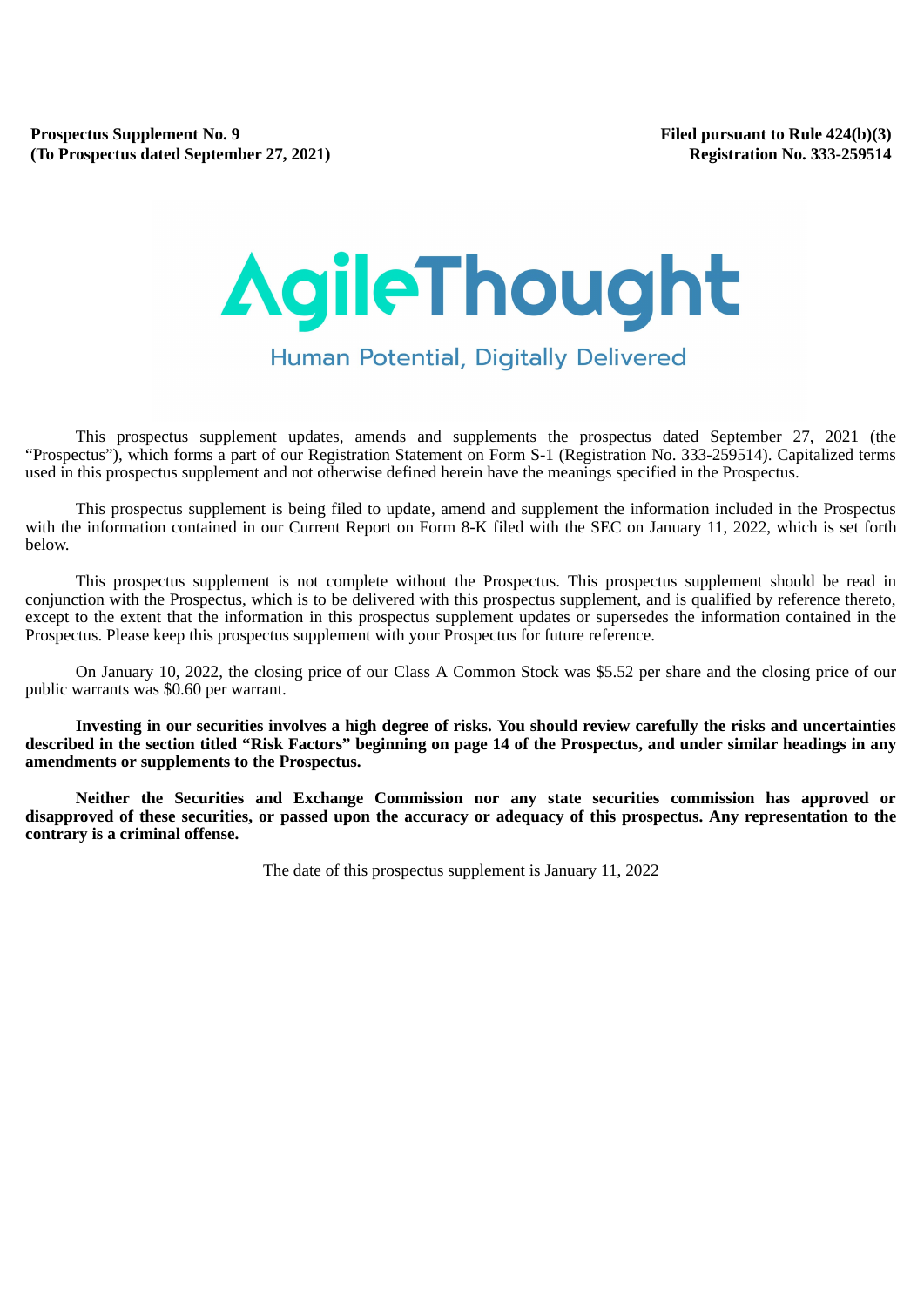## **UNITED STATES SECURITIES AND EXCHANGE COMMISSION Washington, D.C. 20549**

## **FORM 8-K**

## **CURRENT REPORT**

**Pursuant to Section 13 or 15(d) of the Securities Exchange Act of 1934** Date of Report (Date of earliest event reported): January 4, 2022



# **AgileThought, Inc.**

**(Exact name of registrant as specified in its charter)**

| <b>Delaware</b>                                                   | 001-39157                                               | 87-2302509                           |
|-------------------------------------------------------------------|---------------------------------------------------------|--------------------------------------|
| (State or other jurisdiction of incorporation or<br>organization) | (Commission File Number)                                | (I.R.S. Employer Identification No.) |
| 222 W. Las Colinas Blvd. Suite 1650E, Irving,<br><b>Texas</b>     | $(971) 501 - 1140$                                      | 75039                                |
| (Address of Principal Executive Offices)                          | (Registrant's telephone number, including area<br>code) | (Zip Code)                           |

Check the appropriate box below if the Form 8-K filing is intended to simultaneously satisfy the filing obligation of the registrant under any of the following provisions:

☐ Written communications pursuant to Rule 425 under the Securities Act (17 CFR 230.425)

☐ Soliciting material pursuant to Rule 14a-12 under the Exchange Act (17 CFR 240.14a-12)

☐ Pre-commencement communications pursuant to Rule 14d-2(b) under the Exchange Act (17 CFR 240.14d-2(b))

☐ Pre-commencement communications pursuant to Rule 13e-4(c) under the Exchange Act (17 CFR 240.13e-4(c))

Securities registered pursuant to Section 12(b) of the Act:

| Title of each class                                                                                                            | <b>Trading Symbol(s)</b> | Name of each exchange on which registered |
|--------------------------------------------------------------------------------------------------------------------------------|--------------------------|-------------------------------------------|
| Class A Common Stock, \$0.0001 par value per share                                                                             | AGIL                     | <b>NASDAQ Capital Market</b>              |
| Warrants, each whole warrant exercisable for one share<br>of Class A Common Stock at an exercise price of<br>\$11.50 per share | AGILW                    | NASDAQ Capital Market                     |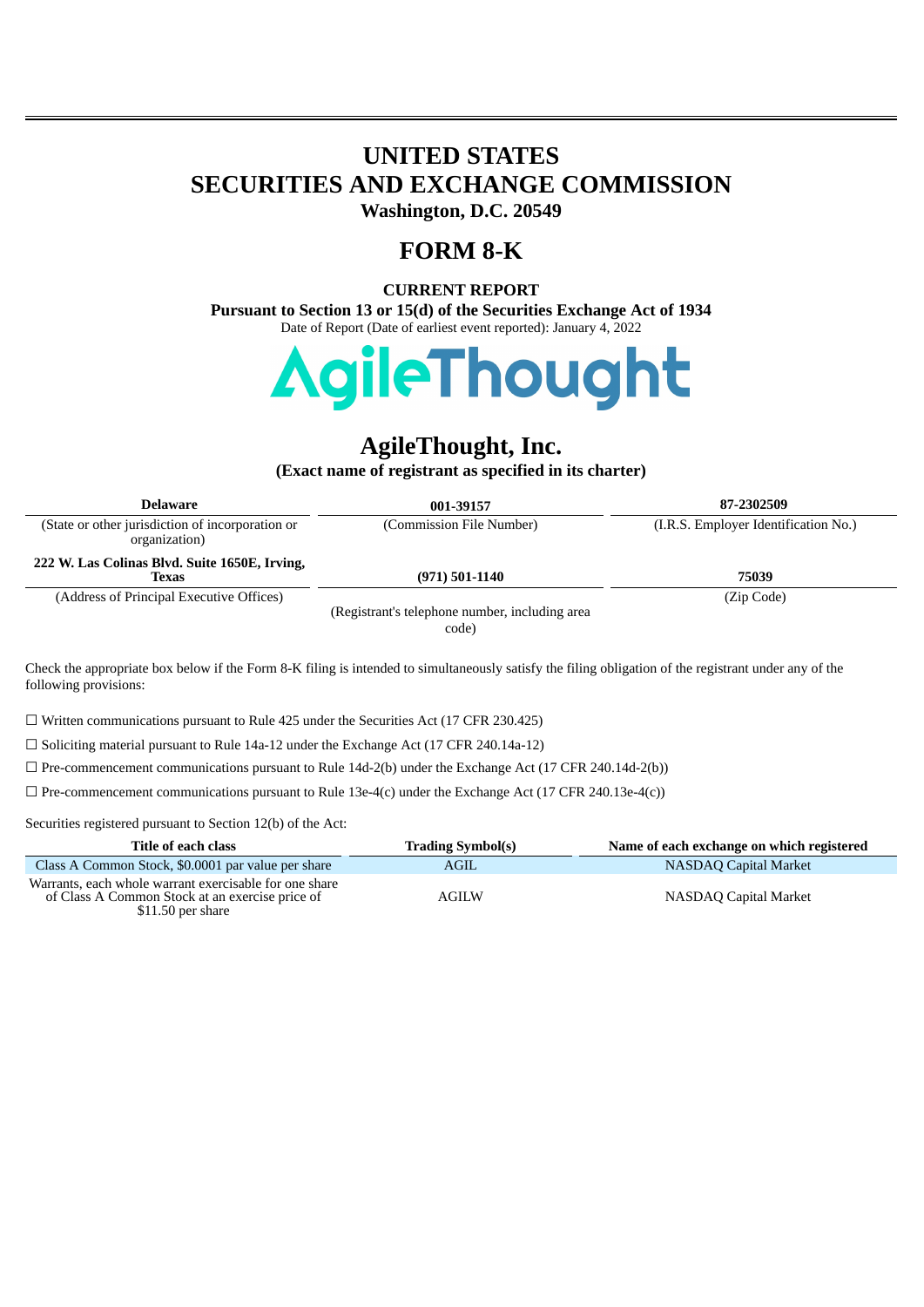Indicate by check mark whether the registrant is an emerging growth company as defined in Rule 405 of the Securities Act of 1933 (§230.405 of this chapter) or Rule 12b-2 of the Securities Exchange Act of 1934 (§240.12b-2 of this chapter).

Emerging growth company  $\boxtimes$ 

If an emerging growth company, indicate by check mark if the registrant has elected not to use the extended transition period for complying with any new or revised financial accounting standards provided pursuant to Section 13(a) of the Exchange Act.  $\Box$ 

#### Item 5.02(b) Departure of Directors or Certain Officers; Election of Directors; Appointment of Certain Officers; Compensatory Arrangements of **Certain Officers.**

On January 4, 2022, Jorge Pliego Seguin, Chief Financial Officer of AgileThought, Inc. (the "Company"), notified the Company of his decision to retire effective March 15, 2022. The Company is working on a transition plan with Mr. Pliego to identify his replacement.

#### **Item 9.01. Financial Statements and Exhibits**

(d) *Exhibit(s).* **Exhibit Number Exhibit Description** 104 Cover Page Interactive Data File (the cover page XBRL tags are embedded within the Inline XBRL document).